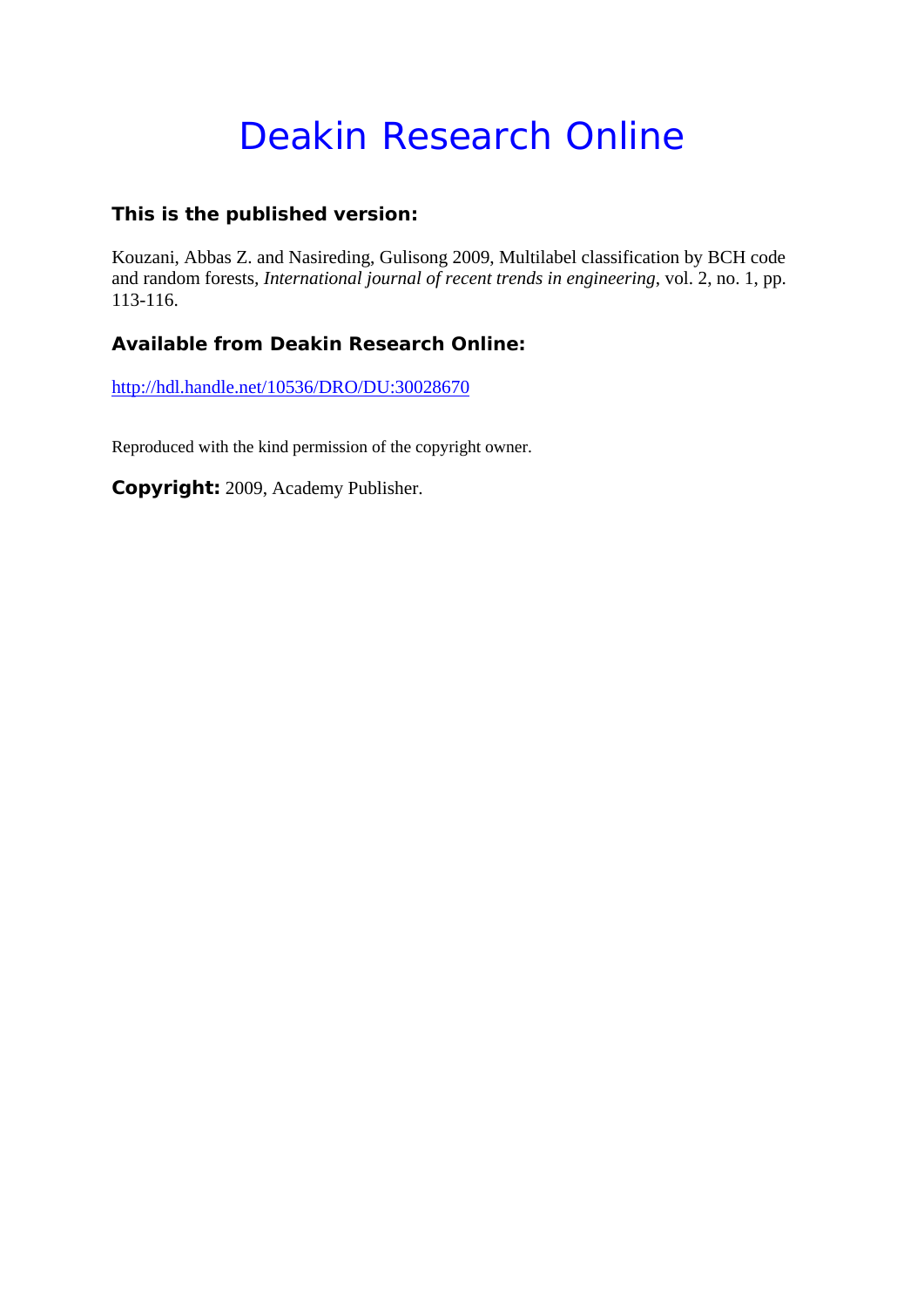## Multilabel Classification by BCH Code and Random Forests

Abbas Z. Kouzani and Gulisong Nasireding School of Engineering, Deakin University, Geelong,VIC 3217, Australia Email: {kouzani, gn}@deakin.edu.au

*Abstract***—Multilabel classification deals with problems in which an instance can belong to multiple classes. This paper uses error correcting codes for multilabel classification. BCH code and Random Forests learner are used to form the proposed method. Thus, the advantage of the error-correcting properties of BCH is merged with the good performance of the random forests learner to enhance the multilabel classification results. Three experiments are conducted on three common benchmark datasets. The results are compared against those of several exiting approaches. The proposed method does well against its counterparts for the three datasets of varying characteristics.** 

*Index Terms***—multilabel data, multilabel classification, error correcting codes, BCH code, ensemble learners, random forests** 

#### I. INTRODUCTION

Singlelabel classification refers to learning from a collection of instances that each is related to only one label *l*  from a set of labels *L*. Multilabel classification, on the other hand, refers to learning from a set of instances that each is associated with a set of labels  $Y \subseteq L$  [1]. A sample multilabel dataset is shown is Table I. It consists of three instances. Each instance contains four features. There are three classes  $L = \{C1, C2, C3\}$ . Each instance belongs to one class or multiple classes.

| TABLE I.                         |                   |                   |                   |                   |  |                |  |
|----------------------------------|-------------------|-------------------|-------------------|-------------------|--|----------------|--|
| <b>SAMPLE MULTILABEL DATASET</b> |                   |                   |                   |                   |  |                |  |
| Inst                             | Features          |                   |                   |                   |  | C <sub>3</sub> |  |
|                                  | ${\rm F}_{11}$    | $F_{12}$          | $F_{13}$          | $\mathrm{F_{14}}$ |  |                |  |
|                                  | ۲21               | ${\rm F}_{22}$    | $\mathrm{F}_{13}$ | $\rm{F}_{24}$     |  |                |  |
|                                  | $\mathbf{F}_{31}$ | $\mathrm{F}_{32}$ | $\rm F_{13}$      | $\mathbf{F}_{34}$ |  |                |  |

Multilabel classification has received some attentions in the past several years. A number of methods have been developed to tackle multilabel classification problems. Some key methods are reviewed in the following.

According to Brinker et al. [2], Binary Relevance (BR) considers the prediction of each label as an independent binary classification task. It trains a separate binary relevance model for each possible label using all examples related to the label as positive examples and all other examples as negative examples. For classifying a new instance, all binary predictions are obtained and then the set of labels corresponding to positive relevance classification is associated with the instance.

Zhang and Zhou [3] report a multi-label lazy learning approach which is derived from the traditional k-Nearest Neighbour (kNN) and named ML-kNN. For each unseen instance, its k nearest neighbors in the training set are identified. Then, based on statistical information gained from the label sets of these neighboring instances, maximum a posteriori principle is used to determine the label set for the unseen instance.

Zhang and Zhou [4] present a neural network-based algorithm that is Backpropagation for Multi-Label Learning named BP-MLL. It is based on the backpropagation algorithm but uses a specific error function that captures the characteristics of multi-label learning. The labels belonging to an instance are ranked higher than those not belonging to that instance.

Tsoumakas and Vlahavas [5] propose RAndom KlabELsets (RAKEL) which is an ensemble method for multilabel classification based on random projections of the label space. An ensemble of Label Powerset (LP) classifiers is trained on smaller size of label subset randomly selected from the training data. The RAKEL takes into account label correlations by using single-label classifiers that are applied on subtasks with manageable number of labels and adequate number of examples per label. It therefore tackles difficulty of learning due to a large number of classes associated with only a few examples.

Several other important works can be also found in [6-11]. The main motivation behind the work reported in this paper is our desire to improve the performance of the multilabel classification methods. This paper explores the use of error correcting code for multilabel classification. It uses the Bose, Ray-Chaudhuri, Hocquenghem (BCH) code and Random Forests learner to form a method that can deal with multilabel classification problems improving the performance of several popular exiting methods. The description of the theoretical framework as well as the proposed method is given in the following sections.

#### II. BOSE, RAY-CHAUDHURI, HOCQUENGHEM CODE

Bose, Ray-Chaudhuri, Hocquenghem (BCH) Code is a multilevel, cyclic, error-correcting, variable-length digital code that can correct errors up to about 25% of the total number of digits [12-13]. The original applications of BCH code were limited to binary codes of length 2*<sup>m</sup>*-1 for some integer *m*. These were extended later to the nonbinary codes with symbols from Galois field GF(*q*). Galois field is a field with a finite field order (number of elements). The order of a Galois field is always a prime or a power of a prime number. GF(*q*) is called the prime field of order *q* where the *q* elements are 0,1, …, *q*-1.

BCH codes are cyclic codes and can be specified by a generator polynomial. For any integer  $m \geq 3$  and  $t < 2^{m-1}$ , there exists a primitive BCH code with the following parameters:

$$
n = 2m - 1
$$
  
\n
$$
n - k \le mt
$$
  
\n
$$
d_{min} \ge 2t + 1
$$
\n(1)

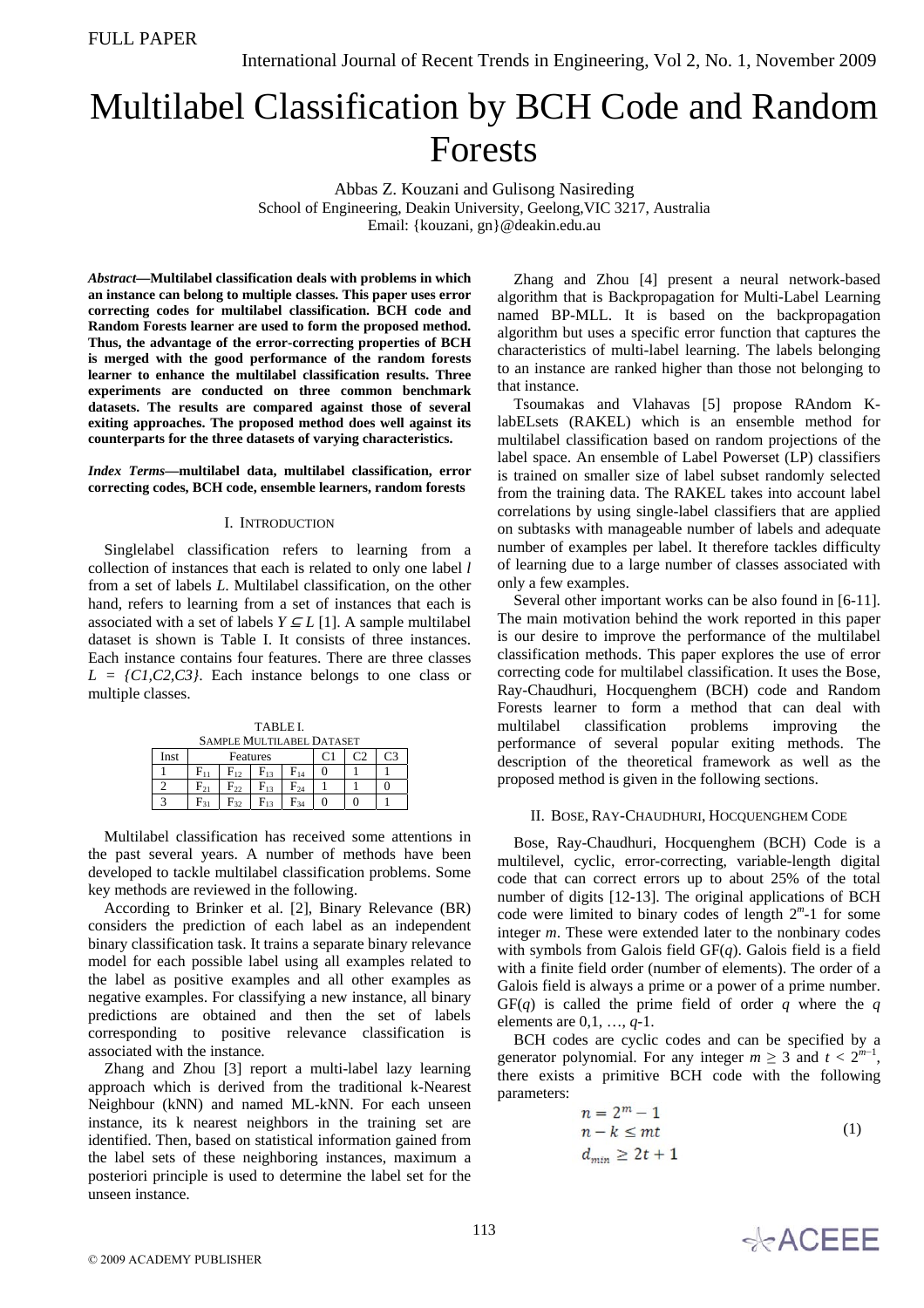The code can correct *t* or fewer random errors over a span of 2*m-*1 bit positions. The code is called a t-error-correcting BCH code over GF(*q*) of length *n*. This code is specified as follows:

- 1. Determine the smallest *m* such that  $GF(q^m)$  has a primitive *n*th root of unity β.
- 2. Select a nonnegative integer  $b$ . Frequently,  $b=1$ .
- 3. Form a list of 2*t* consecutive powers of β:  $\beta^b, \beta^{b+1}, \dots, \beta^{b+2t-1}$ . Determine the minimal polynomial with respect to  $GF(q)$  of each of these powers of β.
- 4. The generator polynomial  $g(x)$  is the least common multiple (LCM) of these minimal polynomials. The code is a  $(n, n$ -  $deg(g(x))$ ) cyclic code.

Due to the fact that the generator is constructed using minimal polynomials with respect to  $GF(q)$ , the generator  $g(x)$  has coefficients in GF(*q*), and the code is over GF(*q*). Two fields are involved in the construction of BCH codes.  $GF(q)$  is where the generator polynomial has its coefficients and is the field where the elements of the codewords are.  $GF(q^m)$  is the field where the generator polynomial has its roots. For encoding purpose, it is adequate to work only with GF(*q*). However, decoding requires operations in GF(*q<sup>m</sup>*).

For binary BCH codes, let  $\alpha$  be a primitive element in GF(2<sup>m</sup>). For  $1 \le i \le t$ , let  $\Phi_{2i-1}(x)$  be the minimum polynomial of the field element  $\alpha^{2i-1}$ . The degree of  $\Phi_{2i-1}(x)$ is *m* or a factor of *m*. The generator polynomial  $g(x)$  of terror-correcting BCH codes of length 2*<sup>m</sup>*-1 is given by:

(2)

$$
g(x) = LCM{\phi_1(x), \phi_2(x), ..., \phi_{2t-1}(x)}
$$

The first explicit decoding algorithm for binary BCH codes was Peterson's algorithm that was useful only for correcting small numbers of errors. Berlekamp introduced the first truly efficient decoding algorithm for both binary and nonbinary BCH codes. This was further developed by Massey and is usually called the Berlekamp-Massey decoding algorithm.

Consider a BCH code with  $n = 2^{m-1}$  and generator polynomial  $g(x)$ . Suppose a code polynomial  $c(x) = c_0 + c_1 x$  $+ ... + c_{n-1} x^{n-1}$  is transmitted. Let  $r(x) = r_0 + r_1 x + ... + r_{n-1} x^{n-1}$ be the received polynomial. Then,  $r(x) = c(x) + e(x)$ , where  $e(x)$  is the error polynomial. To check whether  $r(x)$  is a code polynomial,  $r(\alpha) = r(\alpha^2) = ... = r(\alpha^{2t}) = 0$  is tested. If yes, then  $r(x)$  is a code polynomial, otherwise  $r(x)$  is not a code polynomial and the presence of errors is detected. The decoding procedure includes three steps: syndrome calculation, error pattern specification, and error correction.

#### III. RANDOM FORESTS

Ensemble learning refers to the algorithms that produce collections of classifiers which learn to classify by training individual learners and fusing their predictions. Growing an ensemble of trees and getting them vote for the most popular class has given a good enhancement in the accuracy of classification. Random vectors are built that control the growth of each tree in the ensemble. The ensemble learning methods can be divided into two main groups: bagging and boosting.

In bagging, models are fit in parallel where successive trees do not depend on previous trees. Each tree is independently built using bootstrap sample of the dataset. A majority vote determines prediction. In boosting, models are fit sequentially where successive trees assign additional weight to those observations poorly predicted by previous model. A weighted vote specifies prediction.

A random forest [14] adds an additional degree of randomness to bagging. Although each tree is constructed using a different bootstrap sample of the dataset, the method by which the classification trees ate built is improved.

A random forest predictor is an ensemble of individual classification tree predictors. For each observation, each individual tree votes for one class and the forest predicts the class that has the plurality of votes. The user has to specify the number of randomly selected variables  $m_{trv}$  to be searched through for the best split at each node. Whilst a node is split using the best split among all variables in standard trees, in a random forest the node is split using the best among a subset of predictors randomly chosen at that node. The largest tree possible is grown and is not pruned. The root node of each tree in the forest contains a bootstrap sample from the original data as the training set. The observations that are not in the training set are referred to as "out-of-bag" observations.

Since an individual tree is unpruned, the terminal nodes can contain only a small number of observations. The training data are run down each tree. If observations *i* and *j* both end up in the same terminal node, the similarity between *i* and *j* is increased by one. At the end of the forest construction, the similarities are symmetrised and divided by the number of trees. The similarity between an observation and itself is set to one. The similarities between objects form a matrix which is symmetric, and each entry lies in the unit interval *[0, 1].* Breiman defines the random forest as [14]:

A random forest is a classifier consisting of a collection of tree-structured classifiers  ${h(\mathbf{x}, \Theta_k), k = 1,...}$  where  ${\Theta_k}$ are independent identically distributed random vectors and each tree casts a unit vote for the most popular class at input *x*.

Fig. 1 displays a pseudo-code for the random forest algorithm. A summary of the random forest algorithm for classification is given below [15]:

- Draw *K* bootstrap samples from the training data.
- For each of the bootstrap samples, grow an unpruned classification tree, with the following modification: at each node, rather than choosing the best split among all predictors, randomly sample *m* of the predictors and choose the best split from among those variables.
- Predict new data by aggregating the predictions of the *K* trees, i.e., majority votes for classification, average for regression.

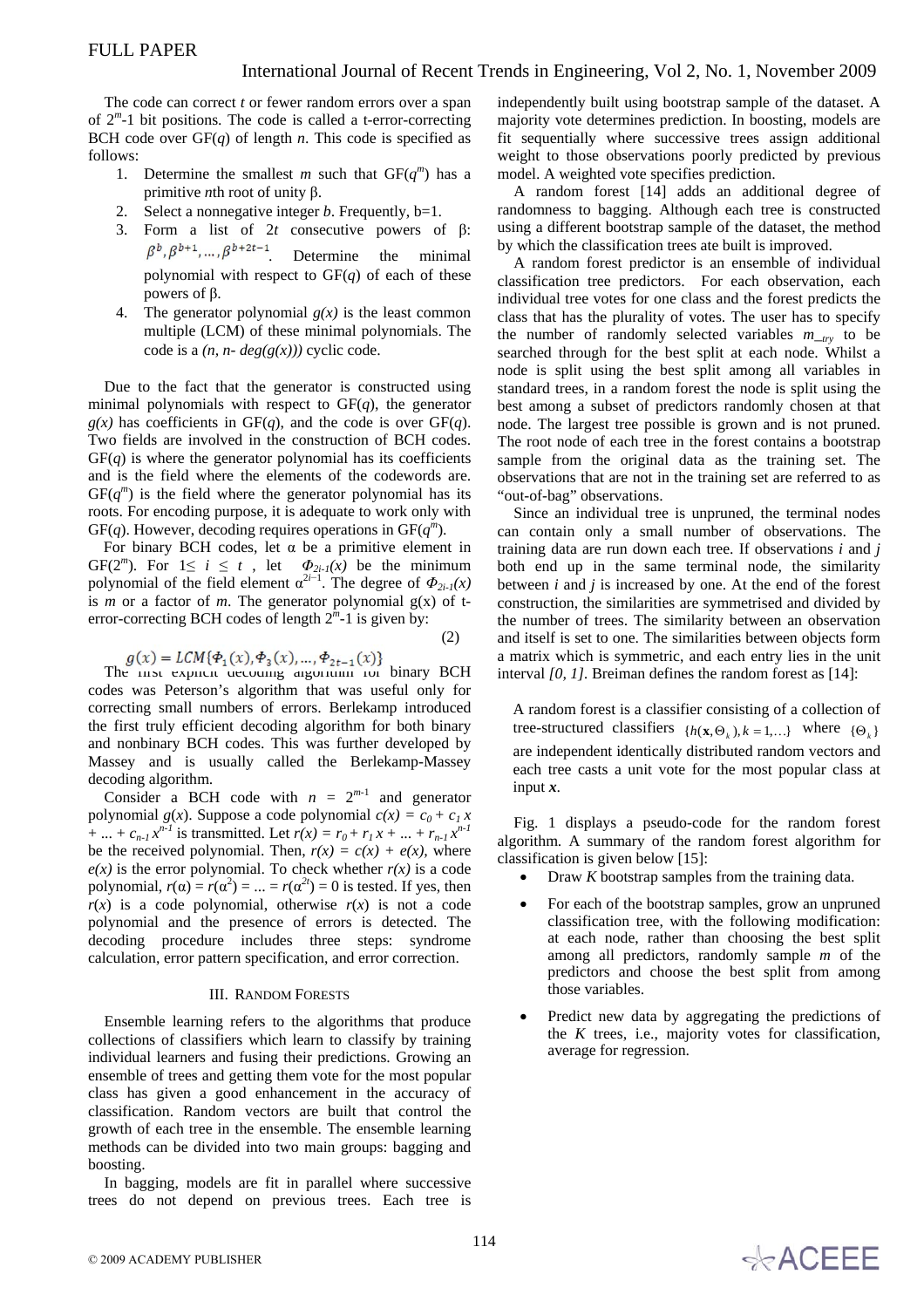#### FULL PAPER



Figure 1. Pseudo-code for the random forest algorithm.

The random forest approach works well because of: (i) the variance reduction achieved through averaging over learners, and (ii) randomised stages decreasing correlation between distinctive learners in the ensemble. The generalisation error of a forest of tree classifiers depends on the strength of the individual trees in the forest and the correlation between them. Using a random selection of features to split each node yields error rates that compare to AdaBoost [16] An estimate of the error rate can be obtained, based on the training data, by the following [15]:

- At each bootstrap iteration, predict the data that is not in the bootstrap sample, called ``out-of-bag'' data, using the tree which is grown with the bootstrap sample.
- Aggregate the out-of-bag predictions. On the average, each data point would be out-of-bag around 36.8% [17] of the times. Calculate the error rate, and call it the "out-of-bag" estimate of error rate.

With regard to the 36.8%, the random forest forms a set of tree-based learners. Each learner gets different training set of *n* instances extracted independently with replacement from the learning set. The bootstrap replication of training instances is not the only source of randomness. In each node of the tree the splitting attribute is selected from a randomly chosen sample of attributes. As the training sets of individual trees are formed by bootstrap replication, there exists on average  $\frac{1}{e} \approx 36.8\%$  of instances not taking part in construction

of the tree [17]. The random forest performs well compared to some other popular classifiers. Also, it has only two parameters to adjust: (i) the number of variables in the random subset at each node, and (ii) the number of trees in the forest. It learns fast.

#### IV. PROPOSED METHOD

This paper explores the utilization of an error correcting code and random forests learner for multilabel classification. The proposed method is called MultiLabel Bose, Ray-Chaudhuri, Hocquenghem Random Forests (ML-BCHRF). The block diagram description of the ML-BCHRF is shown in Fig. 2.

The method first transforms the set of labels *L* using the Bose, Ray-Chaudhuri, Hocquenghem (BCH) encoding algorithm. For a *k* class dataset, each set of labels that is associated with an instance containing *k* binary values is treated as a message codeword and is transformed into an *n* bit binary values where  $n > k$ , the n bit binary word is called the encoded message. Then, the multilable classification problem is decomposed into *n* binary classification problems. Next, *n* random forests classifiers are developed one for each binary class. After that, the *n* classification decisions of *n* binary classifiers are transformed using the BCH decoding algorithm and again *k* binary values are obtained. Therefore, the advantage of the error-correcting properties of the BCH code is incorporated into the system that helps correct possible misclassification of some individual *n* binary classifiers.



Figure 2. Block diagram description of the proposed ML-BCHRF method.

For classification of a new instance, its features are independently presented to *n* binary classifiers. Then the *n* classification decisions of *n* binary classifiers are transformed into *k* binary values using the BCH decoding algorithm. The error-correcting is applied during this transformation that helps correct possible misclassification of some individual *n* binary classifiers. The bits of the *k* resultant binary values that are '1' indicate that the instance belong to the associated class.

#### V. EXPERIMENTAL RESULTS

To evaluate ML-BCHRF, its performance was evaluated against a number of exiting methods on three different datasets. These are among the popular benchmark datasets for multi-label classification. Their characteristics are presented in Table II.

The ML-BCHRF employs the random forest learner as its base classifier. The random forest learner has two important parameters, called number-of-trees-to-grow and number-ofvariables-at-each-split, that can be varied to get the best number of tree within the forest for the specific training data.

TABLE II.

| <b>CHARACTERISTICS OF BENCHMARK DATASETS</b> |          |         |       |         |  |
|----------------------------------------------|----------|---------|-------|---------|--|
| Dataset                                      | Features | Classes | Train | Testing |  |
| Scene                                        | 294      |         | 12.11 | 1196    |  |
| Yeast                                        | 103      | 14      | 1500  | 917     |  |
| Mediamill                                    | 120      | 101     | 30993 | 12914   |  |

In the first experiment, we trained and tested the ML-BCHRF on the Yeast dataset. The (63, 16) BCH encoder was used and two dummy bits were added to the label set making